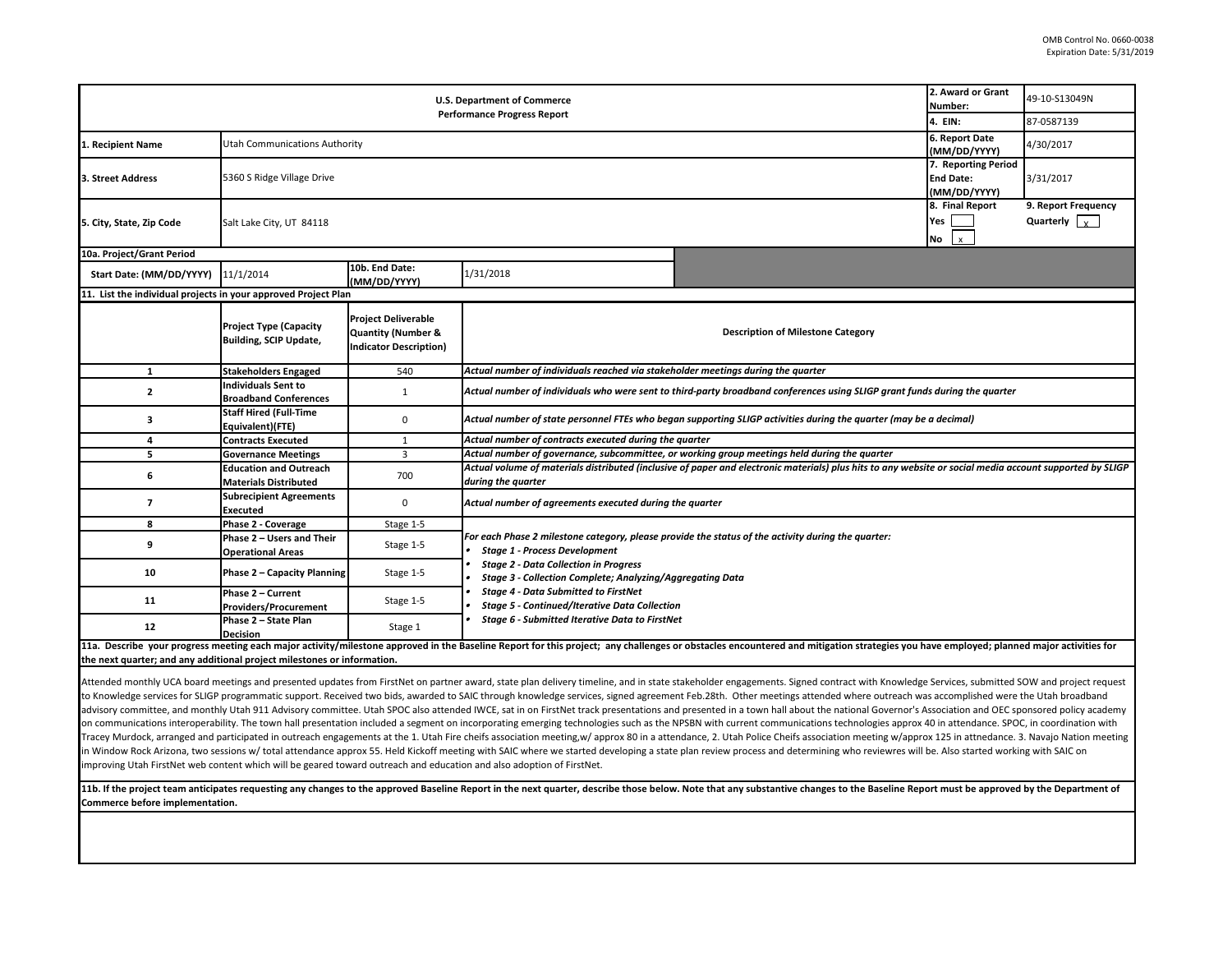**11c. Provide any other information that would be useful to NTIA as it assesses this project's progress.** 

**11d. Describe any success stories or best practices you have identified. Please be as specific as possible.**

**12. Personnel** 

**12a. If the project is not fully staffed, describe how any lack of staffing may impact the project's time line and when the project will be fully staffed.**

| 12b. Staffing Table - Please include all staff that have contributed time to the project. Please do not remove individuals from this table. |                                                                                                        |                                                             |                                 |                      |                               |                   |                 |                                         |                                          |
|---------------------------------------------------------------------------------------------------------------------------------------------|--------------------------------------------------------------------------------------------------------|-------------------------------------------------------------|---------------------------------|----------------------|-------------------------------|-------------------|-----------------|-----------------------------------------|------------------------------------------|
| <b>Job Title</b>                                                                                                                            | FTE%                                                                                                   |                                                             | Project (s) Assigned            |                      |                               |                   |                 |                                         |                                          |
| Statewide Interoperability                                                                                                                  |                                                                                                        | Oversee SLIGP activities                                    |                                 |                      |                               |                   |                 |                                         |                                          |
| Coordinator (SWIC)                                                                                                                          | 0.9                                                                                                    |                                                             |                                 |                      |                               |                   |                 |                                         |                                          |
| <b>SWIC Assistant</b>                                                                                                                       | 1                                                                                                      |                                                             | Assist with SLIGP activities    |                      |                               |                   |                 |                                         |                                          |
| SWIC Assistant for Utah tribes                                                                                                              | $\mathbf{1}$                                                                                           | Assist with SLIGP activities relating to the tribes in Utah | Currently vacant                |                      |                               |                   |                 |                                         |                                          |
| <b>UCA Director</b>                                                                                                                         | 0.2                                                                                                    | Oversight                                                   |                                 |                      |                               |                   |                 |                                         | Filled                                   |
| <b>UCA Operations Manager</b>                                                                                                               | 0.1                                                                                                    | Oversight                                                   |                                 |                      |                               |                   |                 |                                         |                                          |
| 13. Subcontracts (Vendors and/or Subrecipients)                                                                                             |                                                                                                        |                                                             |                                 |                      |                               |                   |                 |                                         |                                          |
| 13a. Subcontracts Table - Include all subcontractors. The totals from this table must equal the "Subcontracts Total" in Question 14f.       |                                                                                                        |                                                             |                                 |                      |                               |                   |                 |                                         |                                          |
| Name                                                                                                                                        | <b>Subcontract Purpose</b>                                                                             |                                                             | <b>Type</b><br>(Vendor/Subrec.) | RFP/RFQ Issued (Y/N) | Contract<br>Executed<br>(Y/N) | <b>Start Date</b> | <b>End Date</b> | <b>Total Federal Funds</b><br>Allocated | <b>Total Matching Funds</b><br>Allocated |
| Accounting Support and<br>Solutions                                                                                                         | <b>Financial Management</b>                                                                            |                                                             | Vendor                          | N                    | N                             | 11/1/2014         | 3/25/2016       | \$74,880.00                             | \$0.00                                   |
| Marketing                                                                                                                                   | <b>Outreach Coordination</b>                                                                           |                                                             | Vendor                          | N                    | N                             |                   |                 | \$84,000.00                             | \$0.00                                   |
| Marketing                                                                                                                                   | <b>Material Development</b>                                                                            |                                                             | Vendor                          | N                    | N                             |                   |                 | \$56,000.00                             | \$0.00                                   |
| Film Crew                                                                                                                                   | <b>Educational Video</b>                                                                               |                                                             | Vendor                          | N                    | N                             |                   |                 | \$49,815.00                             | \$0.00                                   |
| Ballard Spahr, LLP                                                                                                                          | <b>Contract Review</b>                                                                                 |                                                             | Vendor                          | N                    | N                             |                   |                 | \$17,000.00                             | \$0.00                                   |
| Fletcher, Heald & Hildreth                                                                                                                  | Assistance in Project<br>Management                                                                    |                                                             | Vendor                          | N                    | Y                             | 3/23/2015         | 6/30/2015       | \$74,250.00                             | \$0.00                                   |
| AGRC                                                                                                                                        | Data Gathering and Analysis                                                                            |                                                             | Vendor                          | N                    | Y                             | 7/1/2015          | 12/31/2016      | \$227,760.00                            | \$0.00                                   |
| Strata                                                                                                                                      | Data Gathering and Analysis                                                                            |                                                             | Vendor                          | N                    | Y                             | 7/1/2015          | 12/31/2016      | \$81,000.00                             | \$0.00                                   |
| <b>Third Sun Productions</b>                                                                                                                | Web Site Development                                                                                   |                                                             | Vendor                          | N                    | N                             |                   |                 | \$11,400.00                             | \$0.00                                   |
| <b>HEB Business Solutions</b>                                                                                                               | <b>Financial Management</b>                                                                            |                                                             | Vendor                          | N                    | Y                             | 3/28/2016         | <b>TBD</b>      | \$16,045.00                             | \$0.00                                   |
| through Knowledge Services<br>Contract                                                                                                      | Scientific Applications Int'l Corp SLIGP programmatic support, outreach & education<br>and web content |                                                             | Vendor                          | Υ                    | Y                             | 2/28/2017         | 1/31/2018       | \$189,964.00                            | \$0.00                                   |
| 13b. Describe any challenges encountered with vendors and/or subrecipients.                                                                 |                                                                                                        |                                                             |                                 |                      |                               |                   |                 |                                         |                                          |
|                                                                                                                                             |                                                                                                        |                                                             |                                 |                      |                               |                   |                 |                                         |                                          |